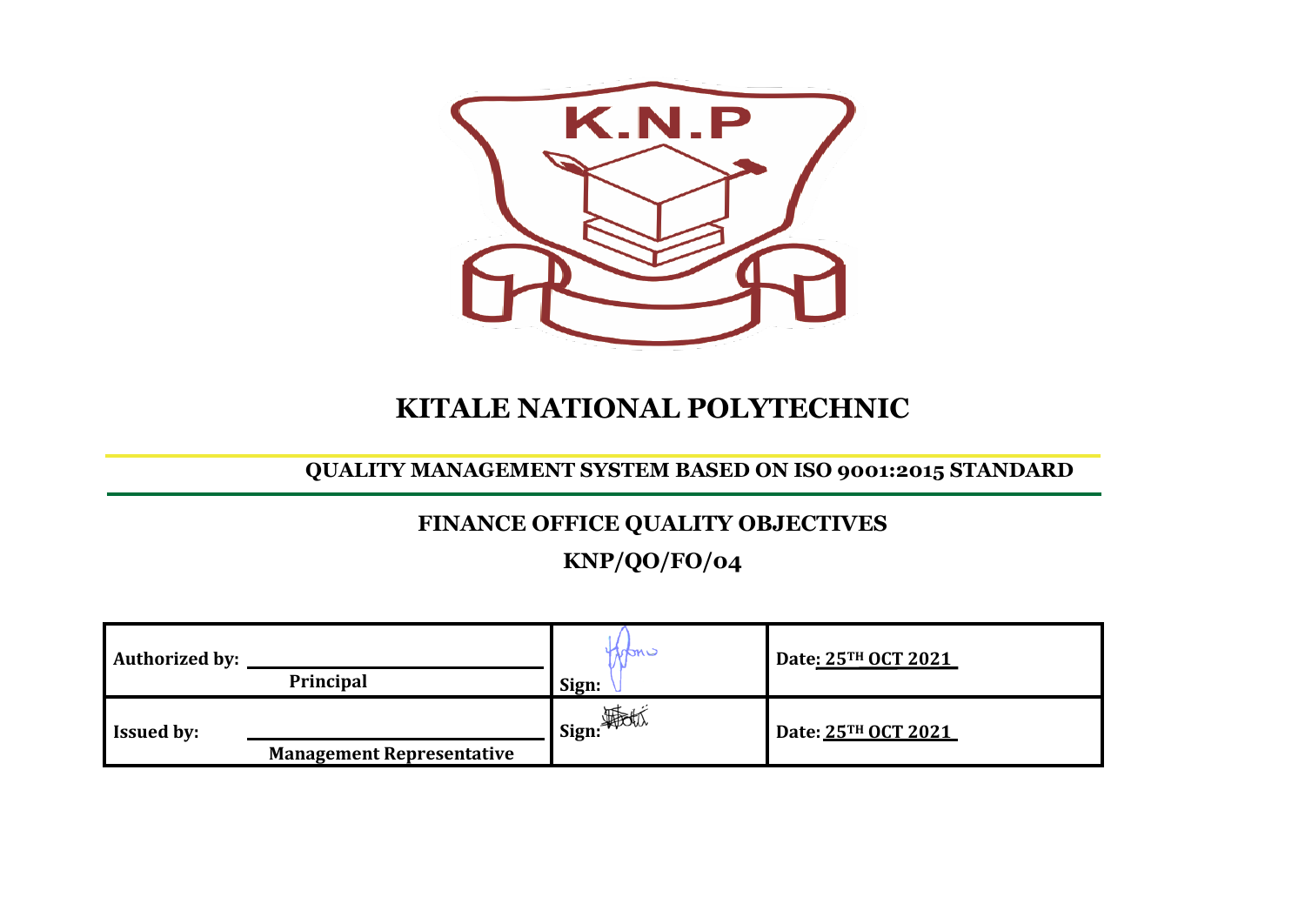#### **FINANCE OFFICE**

### **QUALITY OBJECTIVES FOR THE FY 2021-2022**

| <b>SNO</b> | Objective                                                                                                          | Who will be<br>responsible?                                                                                           | What will be done?                                                                                                                                                                                                                          | When will it be<br>completed?                                                                                                                                                                                                                                                                                                                                                                                             | What resources will be<br>required?                                               | How will the results<br>be monitored and<br>evaluated?                                              |
|------------|--------------------------------------------------------------------------------------------------------------------|-----------------------------------------------------------------------------------------------------------------------|---------------------------------------------------------------------------------------------------------------------------------------------------------------------------------------------------------------------------------------------|---------------------------------------------------------------------------------------------------------------------------------------------------------------------------------------------------------------------------------------------------------------------------------------------------------------------------------------------------------------------------------------------------------------------------|-----------------------------------------------------------------------------------|-----------------------------------------------------------------------------------------------------|
|            | State a measurable<br>quality objective<br>addressing any of the<br>dimensions of quality<br>product / service     | Give the title of the<br>person to ensure that the<br>quality objective is<br>achieved (the process<br><i>owner</i> ) | State activities to be<br>undertaken to ensure that<br>the quality objective is<br>achieved                                                                                                                                                 | For every activity in column 3<br>indicate when it will be<br>completed                                                                                                                                                                                                                                                                                                                                                   | Indicate the resources<br>required to undertake the<br>activities in column 3     | Indicate how results will be<br>monitored and evaluated that<br>you've met the quality<br>objective |
| 1.         | To reduce<br>incidences of<br>failing to adhere to<br>100% budget<br>implementation as<br>approved by June<br>2022 | Finance officer                                                                                                       | To allow<br>participative<br>budgeting<br>processes with<br>the head of<br>departments.<br>To ensure the<br>availability of<br>revenue in time<br>for spending.<br>Monitoring the<br>$\bullet$<br>budget<br>implementation<br>periodically. | Before the start<br>$\bullet$<br>of the every<br>financial year all<br>$H.O.D.s$ to<br>present their<br>budget to the<br>F.O by 1 <sup>st</sup> week<br>of May in every<br>financial year.<br>To assess the<br>revenue<br>collections on<br>quarterly basis<br>Quarterly asses<br>$\bullet$<br>the budgeted<br>payments and<br>review<br>conformity<br>Annually for<br>overall budget<br>review and<br>variance analysis. | Personnel<br>Computers<br>Stationery<br>Approved<br>budget<br>Procurement<br>plan | Review of variance<br>analysis                                                                      |